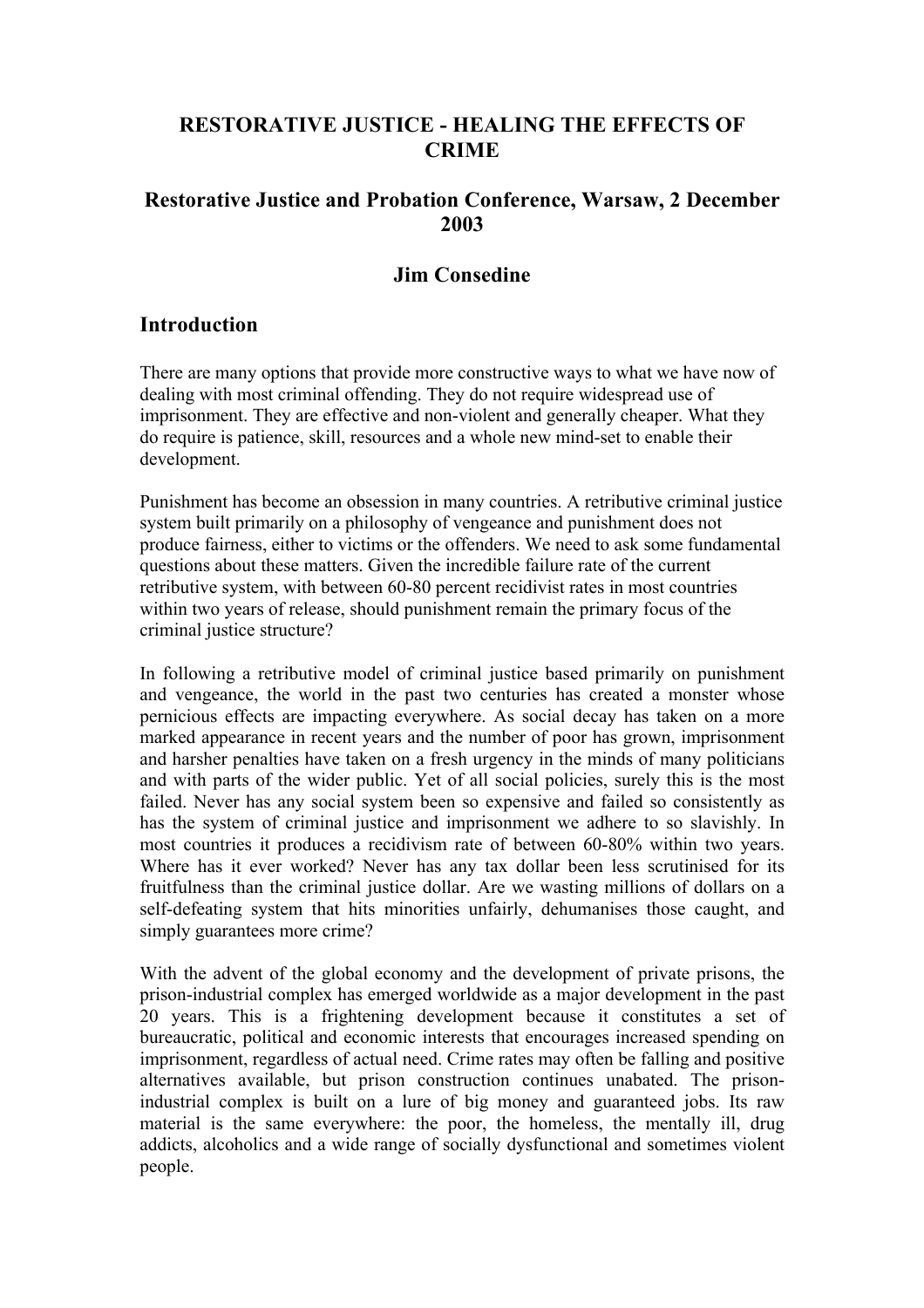#### **The Failure of Prisons**

Prisons fail on practically every front. They fail to rehabilitate. Nearly eighty percent of inmates re-offend again within a short time. They are extremely expensive at \$US25 000 per head. Basically it is money wasted. They undermine family life and leave children minus a parent. They are spiritually bankrupt in that they suppress the growth and freedom of people. They help create more crime by bonding similarly minded rejected members of society. They up skill their graduates in further antisocial techniques, which makes prisons the most successful tertiary institutions in the country. They breed violence and are the principal recruitment locations for gangs. They guarantee continued high rates of re-offending. They punish the innocent especially partners and children. They fail in practically every positive human indicator scale. As a *1993 Time* magazine front cover boldly proclaimed, 'Each year jails take large numbers of hopeless people and turn them into bitter hopeless people'.

Prisons are the dinosaurs of the modern age. In no other area of human life and development do we allow 19th century philosophy and practice to dominate. As to the notion of imprisonment, locking grown adults into a 6m x 4m cell for up to 22 hours a day for months or even years on end, should be abhorrent to any thinking person. Only the twisted or those with a vested interest could regard such a procedure as acceptable. Sadly, there are many groups in the community with a vested interest in maintaining the status quo regardless of how destructive the system might be. The penal system stands condemned by its own violence and unfairness. Indeed by its own inhumanity.

There are unquestionably a 'dangerous few' who need to be kept out of circulation for the safety of both themselves and the community. These may well number a few hundred at any given time. But they should be kept in humane containment and encouraged to make constructive use of their time. Otherwise, imprisonment should be the very last line of resort in the sentencing process.

In recent years, many countries have come to see that there is an alternative process that is more humane and provides better justice to all parties. It is called restorative justice.

## **Restorative Justice - How does it work?**

Restorative justice is a philosophy that embraces a wide range of human emotions including healing, compassion, forgiveness, mercy, reconciliation as well as sanction when appropriate. It also recognises a world-view that says we are all interconnected and that what we do be it for good or evil has an impact on others. Restorative justice offers the process whereby those affected by criminal behaviour be they victims, offenders, the families involved or the wider community, all need to have a part in resolving the issues which flow from the offending. This provides recognition to a degree at least that all things are interconnected.

Restorative justice cannot, of course, solve the systemic issues created by class, race and gender divisions. These belong to wider communal efforts that seek to bring about equity and justice for all through transformative justice. Restorative justice does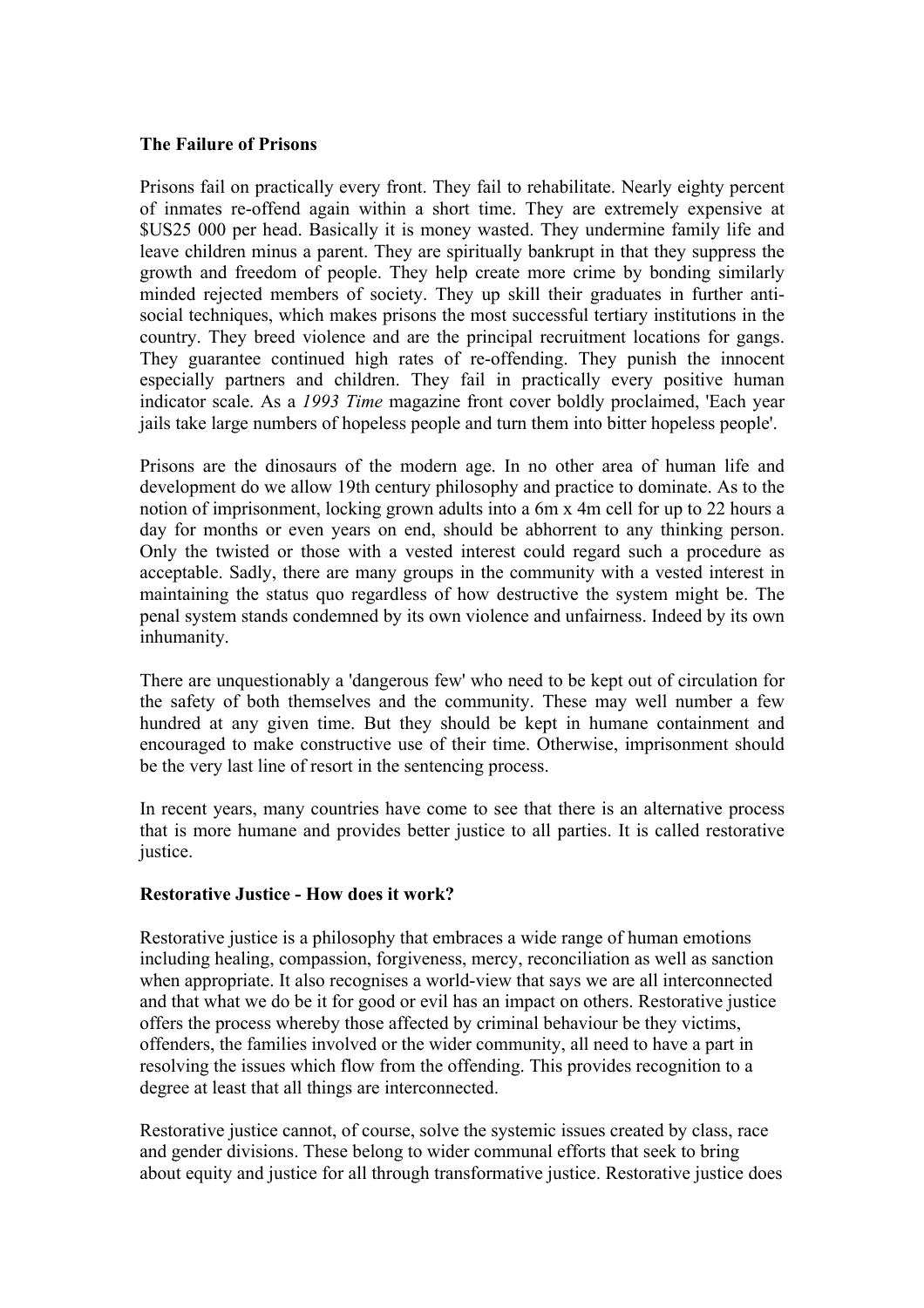however play an important element in this transformative process. It can be used from situations in kindergartens and individual homes, through schools and communities, to the course of action followed in South Africa with the Truth and Reconciliation Commission, where a whole nation sought to be healed and reconciled to a criminal past.

Where crime is involved, under restorative justice victims and offenders assume central roles and the state takes a back seat. The process does not focus on vengeance and punishment but seeks to heal both the community and the individuals involved. It seeks the common good of all concerned. This is done by putting the notion of reparation and not punishment at the centre.

With restorative justice, a different fundamental question is asked to that posed by retributive justice. The latter asks, how do we punish this offender? Restorative justice asks a different question – how do we repair the damage of this offending? Note the shift from focusing on the offender to focusing on repairing the damage done. This is why it offers so much to victims and conversely, why retributive justice offers so little. This is a radical shift in emphasis and the processes which flow from it are quite different to the adversarial trials, courts and prisons that flow from the retributive question.

The goal of restorative justice is to heal the wounds of every person affected by an offence. It obviously requires the co-operation of all parties to progress fully. The offender, to be involved in any useful way, must acknowledge responsibility for the crime committed and express honest regret. More than that, the full implications of the offence need to be spelled out and confronted, as the offender deals with the causes of offending and, where possible, makes restitution and gives concrete evidence of more responsible behaviour. If the offender does not wish to co-operate, the traditional system should remain as a parallel option.

The victims are invited to examine their feelings and take advantage of any support network that will facilitate healing. Victims are helped to see that their own victimisation is only intensified by feelings of retributive action against the offender. When possible, they are invited to become involved in a facilitated group process, along with the offender and community representatives.

The New Zealand experience indicates that the Restorative Justice Conference (also called the Community Group Conference) is the best method of achieving restorative justice. While community panels and other forms of restorative justice are effective, the most lasting results come from the group conferencing approach.

The restorative process offers tremendous advantages over the retributive system. Three stand out.

#### **1. Restorative justice places victims at the centre of the justice equation**

Under the current retributive system victims are shoved either right outside or stuck on the periphery. How much of the punitive wave of anger that sweeps the country after a particularly nasty crime flows from the unresolved anger, grief, hurt and pain of the victims of crime? We all initially feel like lashing out at a thief who has taken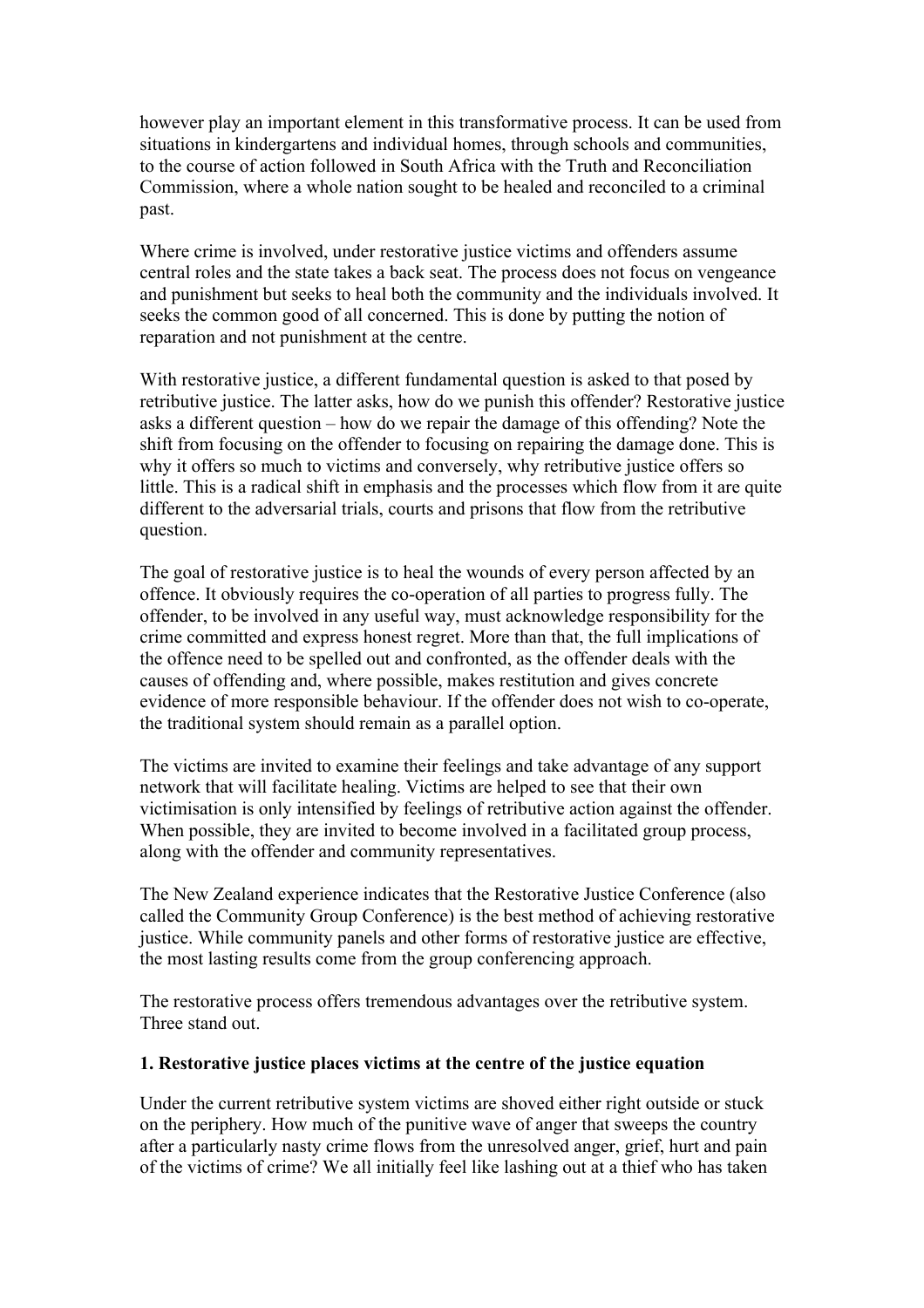our car or burgled our home. But our emotions settle with time and we all know that such violence would probably do as much damage as the original crime and would not solve anything.

There is a need often for victims to speak to their feelings, to be acknowledged, to be offered apology, to receive restitution, to experience justice. They need answers to questions that plague them such as who was at fault; so often victims blame themselves. But above all else, victims need the experience of forgiveness.

## **2. Restorative justice offers healing to all involved**

In his book *Changing Lenses*, Howard Zehr points out that 'for victims of crime, forgiveness is letting go of the power that the offence and the offender have over them, while not condoning or excusing that person. It means no longer letting the offence and the offender dominate. Without this experience of forgiveness, without this closure, the wound festers and takes over our lives. It, and the offender, are in control. Real forgiveness allows one to move from victim to survivor.

Just as victims need an experience of forgiveness, so do offenders. How else can they put the past behind them and positively confront the future? The retributive criminal philosophy provides little encouragement and virtually no room for an offender to confess, repent, change direction, turn life around, admit responsibility and make things right. The justice system simply encourages anger, rationalisation, denial of guilt and responsibility, feelings of powerlessness and dehumanisation. As with victims, the wounds just fester and grow.'

Forgiveness is not something that the victim does for the benefit of the offender. It is the process of the victim letting go of the rage and pain of the injustice so that he or she can resume living freed from the power of the criminal violation. We encounter injustice daily in our homes, our places of work and in the affairs of nations. We can ill afford to respond to the grievances, large or small, in ways that are likely to escalate conflict and perpetuate cycles of violence. In many situations it is precisely the quest for justice as retribution that prevents many grievances from ever being channeled into forums that can bring resolution and redress. Limiting justice to retribution turns interpersonal disputes into tit-for-tat feuds, and border skirmishes into fully-fledged wars.

## **3. Restorative justice places responsibility for crime in the hands of those who commit it**

Restorative justice brings a dimension of community responsibility into being. It recognises that we all form part of the one human family and that we have responsibilities towards one another. To focus always on the individual as if we always exist outside a grouping at work, at home, in the community, in a sports club wherever - is to focus too narrowly. It is one of the great weaknesses of the Western judicial system.

Sheeting home responsibility for criminal behaviour to the individual in the context of family and friends usually brings massive shame and regret to offenders. How often have I sat in jail and talked to burglars who had done 20, or 30, or 80 burglaries, and still have no comprehension of the damage done in peoples' lives? To them it is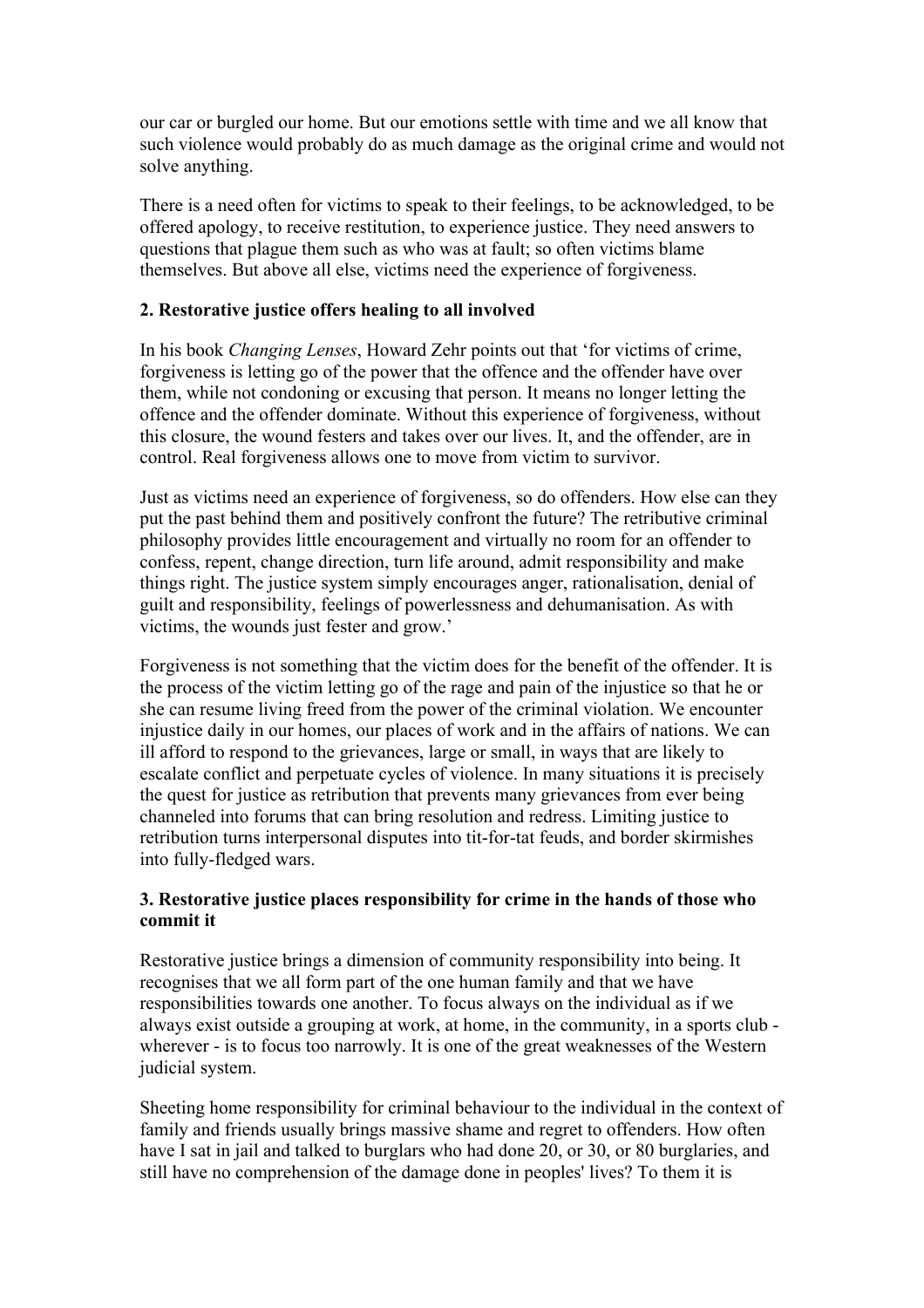simply property stolen to feed their families, their drug habits, or their greed. It is the same with most other offenders. Only a tiny percentage ever face the reality of what they have done. Their general approach towards a system that treats them like schoolchildren is that once their punishment is done, there is no more need to worry. 'I've done my time' becomes their catch cry. They have had their 'just desserts', says the state. They have paid their debt to society. There is clearly no room for either victims or positive change in such a scenario.

#### **The Case of New Zealand**

In New Zealand we have practiced restorative justice conferencing for youth offenders between 14-17 years of age for the past 14 years. This process involves a meeting convened by a skilled facilitator to which the victims and the offenders are invited. Both are encouraged to bring family and friends as support. The experience of our youth justice system offers us some positive insights. The number of young offenders appearing before the courts has dropped from 13,000 cases a year to 5000. Clearly the rate of young people undergoing custodial sentences has also shown a dramatic reduction. Restorative conferencing among the young is obviously having some success. Given the opportunity, it is amazing how contrite and shamed so many young people become after meeting their victims at what is called a family group conference. It is also noticeable how forgiving, gracious and helpful so many of the victims are towards the offenders once they have been able to put a human face and history on the crime.

Under the Children, Young Persons' and Their Families Act 1989, every juvenile offender who was arrested had to attend a Family Group Conference. Eighty four percent of young people and 85% of parents said they were satisfied with the outcomes. About 85% of the young people agreed to carry out the agreement reached by way of community work, reparation and the like, and if apologies are added to these, the figure reaches 95%. Widespread diversion was carried out prior to arrest with 22% given a warning, 59% diverted. Only 11% of young offenders were arrested.  $(1996)^1$  Conclusions reached by researchers Morris and Maxwell were

- Victims were willing and able to participate
- A significant portion felt positively towards the process and were satisfied with the outcomes
- Offenders were held accountable
- Reconviction rates were no worse and may be better for court-based samples<br>• Factors in restorative justice processes may be linked to a lower probability of
- Factors in restorative justice processes may be linked to a lower probability of reconviction<sup>2</sup>

In 1989 all the juvenile prison-type institutions were closed down and it is only recently that two juvenile institutions have re-opened, including a small secure unit. After 14 years, the results have been encouraging enough for many jurisdictions around the world to adopt the same or a similar process for their juvenile offenders, and the process is now widely used in Canada, Britain, Australia, South Africa and many of the countries of Europe. It is used also in varying degrees in many of the

 $\frac{1}{1}$ <sup>1</sup> Morris and Maxwell, Research on Family Group Conferences with Young Offenders in New Zealand, in Hudson J. et al (eds) *Family Group Conferences: Perspective in Policy and Practice* (Annandale, NSW: Federation Press)<br><sup>2</sup> Morris and Maxwell, *Restorative Justice in New Zealand: Family Group Conferences as a Case* 

*Study,* Western Criminology Review 1 (1), 1998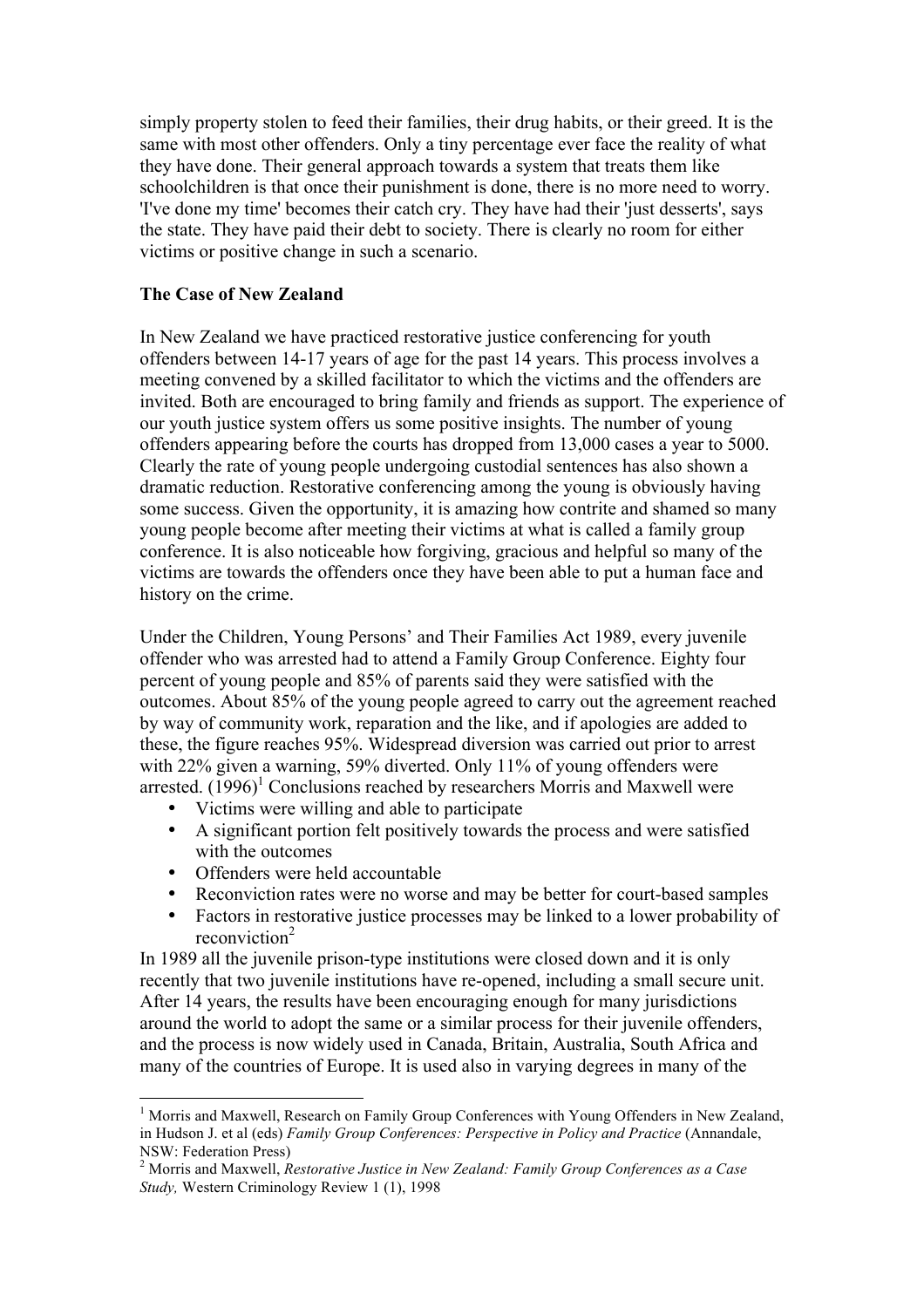States of the US. It is a difficult process to evaluate because of the number of expectations differing groups have who participate. However, widespread research has been carried out into restorative practices in many countries, some of which is readily available in research outlets. <sup>3</sup>

# **New Zealand Adult Conferencing**

In 2001, the New Zealand Government began to fund a four-year national pilot at a cost of \$4.8m to examine restorative justice at four district courts. This pilot marked the official acceptance by the government of restorative justice in the adult jurisdiction. The pilot is evaluating conferences which take place between the time a guilty plea is entered and sentence passed. The pilot seeks to test the effectiveness of the conferencing model chosen, to provide victims with an opportunity for input and resolution, and to enable offenders to take responsibility for their actions and reduce their chances of reoffending. A report of the conference is given to the judge and outcomes agreed to by parties are taken into account at sentencing. The courts are tending to hand down less punitive sentences because they recognise that in the process offenders are truly held to account and victims' concerns are given weight

The pilot targets serious crime. This is because the pilot administrators believe that where the damage caused by the offence has been the greatest, restorative justice may have the greatest impact. Offences which are being referred include property offences, burglary, theft, serious fraud, assault, aggravated assault, firearms offences and dangerous or careless driving causing death or injury. All these offence potentially carry substantial periods of imprisonment.

A referral from the courts triggers a process whereby first the offender is interviewed as to suitability a restorative conference. Then the victim's fully informed consent to the process is sought. Only after the agreement of both does the conference proceed. Research shows the main reasons why victims wi to attend is to 'tell the offender what the offence was like', and 'to find out about the offender'. Offenders most commonly wished to attend 'to apologise to the victim', and 'to make amends to the victim'. About two thirds of court referred conferences do not proceed to conclusion principally because victims do not wish to meet the offender or the offender is too difficult to contact. Among adults, it remains a purely voluntary process.

More than 120 facilitators were trained in conferencing processes. Proper training is required because facilitators have a vital skilled role to perform in the process. In addition, the law was changed to encourage restorative processes to be referred. The Sentencing Act 2002 (section 7 and section 10) contains clear restorative provisions which oblige sentencing Judges to take into account restorative processes. The court 'must' (not 'may') take restorative justice into account. In addition the Parole Act 2002 and the Victims' Rights Act 2002 (section 9) contain provisions for restorative justice processes.

It is too early to accurately access the official pilots. But early indications are that they are achieving a marked rate of success in all verifiable aspects. (*www.courts.govt.nz/publications/news.html)*

It is imperative that despite the involvement of the government in restorative justice, community group continue to promote and use it as a means of conflict resolution outside the criminal justice processes. is a process big enough to underpin the Truth and Reconciliation Commission in South Africa and sm enough to enable neighbours to resolve a boundary dispute. Beside the government pilot in New

<sup>&</sup>lt;sup>2</sup><br>3 For example, see John Braithwaite's research, *Does Restorative Justice Work?* In *A Restorative Justice Reader,* Ed. Gerry Johnstone, Willan Publishing, London, 2003 <sup>4</sup>

<sup>&</sup>lt;sup>4</sup> Helen Bowen and Jim Boyack, Adult Restorative Justice in New Zealand,

www.restorativejustice.org.nz,